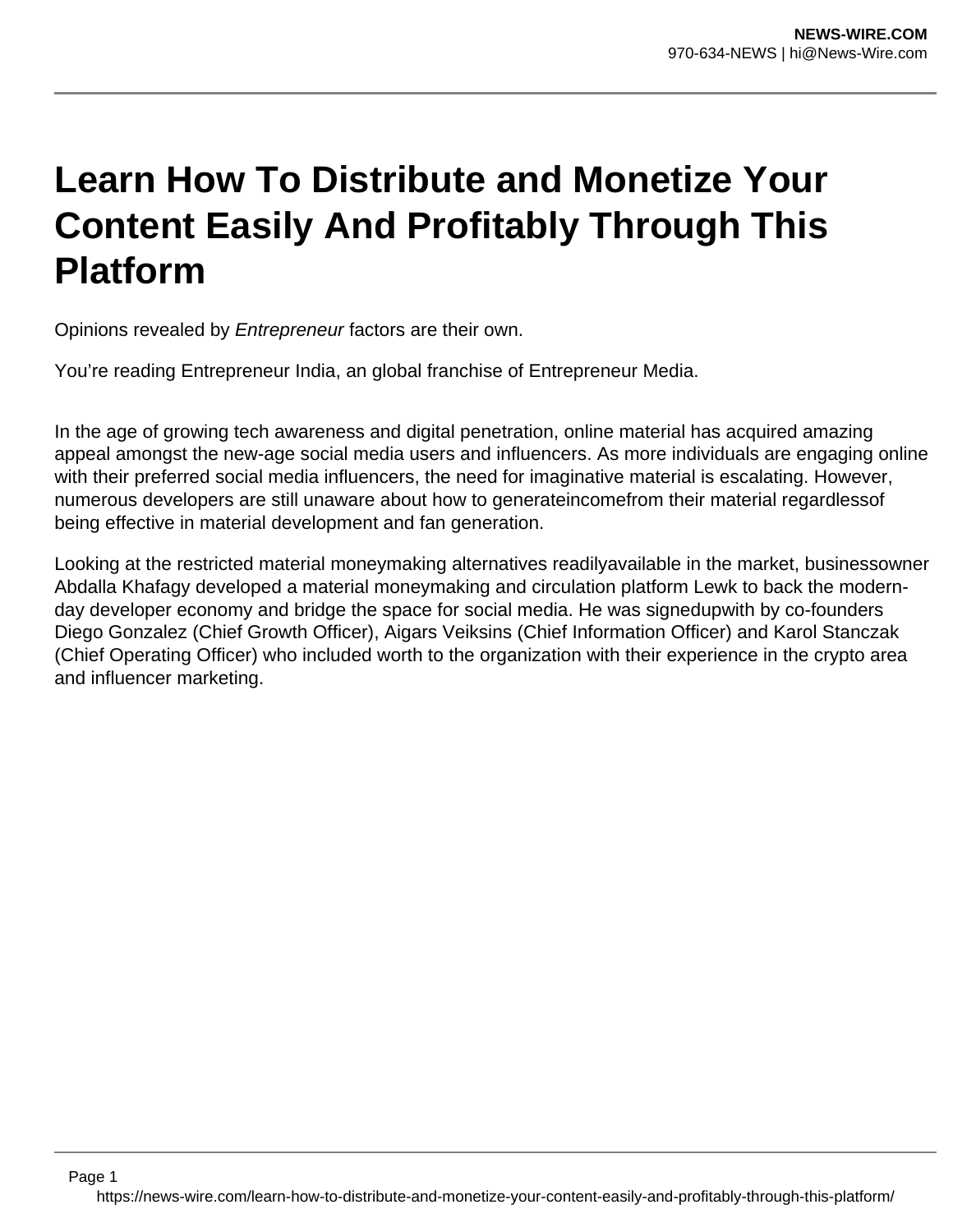

**Handout** 

Abdalla began his journey in the marketing and crypto area veryfirst as a Head of Community and lateron as Global Director of Community at Crypto.com where he got first-hand experience in service growth and structure worldwide neighborhoods. He likewise has the experience of serving as Operations Manager for MENA, at TikTik, where he had the possibility to link with Celebrities, Micro & Macro Influencers and saw from extremely close their battle for producing earnings through material. Even previously the ideation of Lewk, he was able to develop a neighborhood of over 100k active fans on his social media which made him understand the challenges of influencers and publishers alike. So, he signedupwith hands with his cofounders to resolve this concern of material moneymaking through his ingenious platform Lewk.

Each of Lewk's co-founders is a social media and blockchain veteran who dealt with Influencer Marketing for market giants like Binance, TikTok, or Crypto.com. Riding on their previous experiences and specialist insights, they developed an actionable roadmap to increase the material economy and renew the influencer marketing market. Lewk is a blockchain-powered platform that allows you to work with your existing social media platform and develop moneymaking chances. With Lewk, influencers and material developers will be able to upload their videos and start earning from them. The platform will likewise empower developers to mint their video concepts as NFTs to resell them to other developers and make royalties. Content developers will get paid for up to 10 million views their material gets on Tiktok or Twitter over a 7 day duration. Short videos are going to be the veryfirst type of supported material.

Talking about Lewk, Founder Abdalla Khafagy states, "Lewk brings all the similar developers lookingfor for moneymaking under one umbrella. With a special lineup of includes we are working on, material